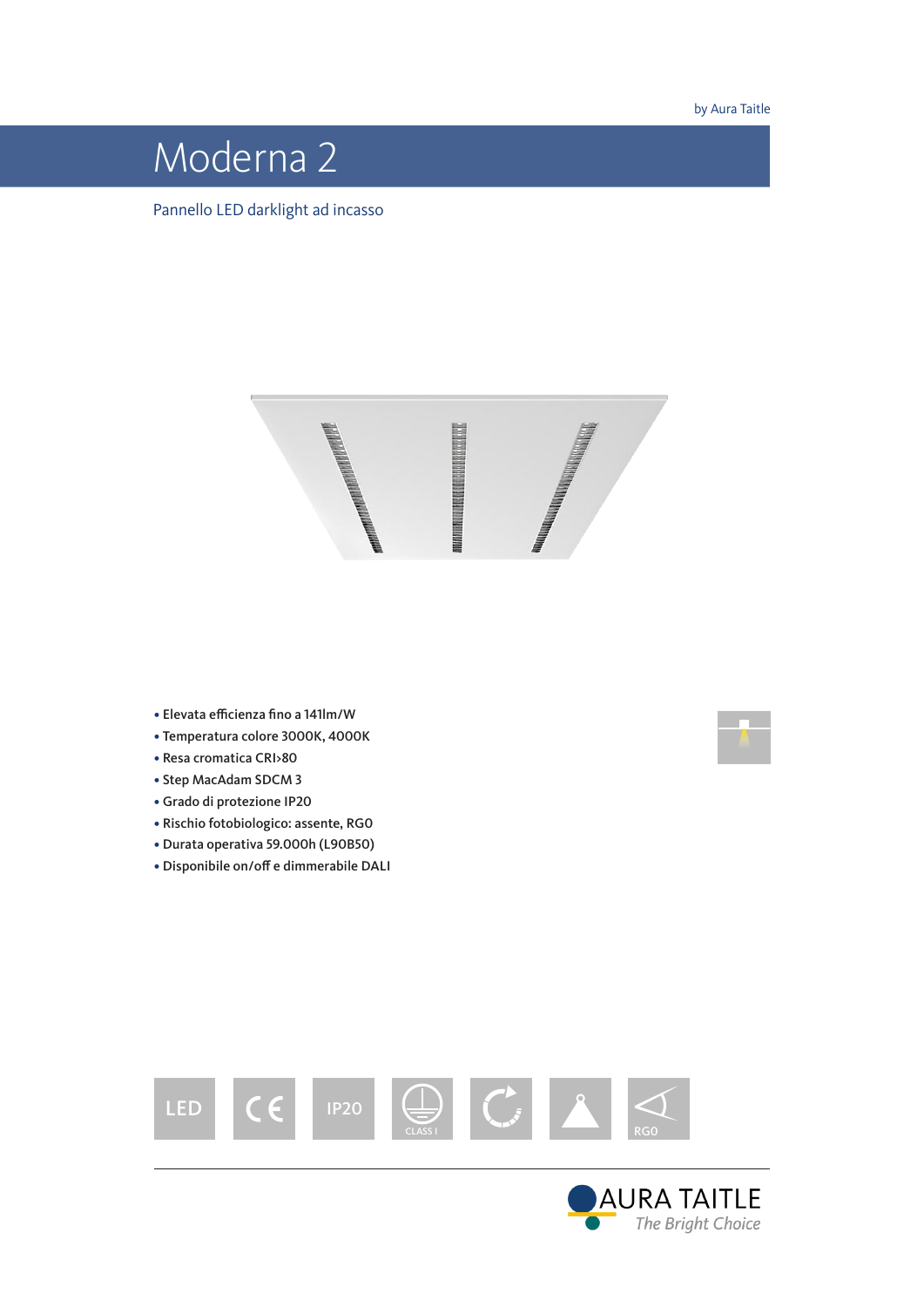

APPLICAZIONI: Uffici, scuole, ospedali.

#### MATERIALE:

Corpo e carter realizzati in lamiera d'acciaio verniciata bianca. Ottica darklight MIRO lucida o satinata (UGR<16).

#### INSTALLAZIONE E CONNESSIONE:

Montaggio a incasso.

## COMPONENTI:

3000K e 4000K. Alimentatore on/off o DALI integrati.

### DATI TECNICI:

220-240V 50-60 Hz, 700mA, IP20, SDCM3, Classe 1, CE.